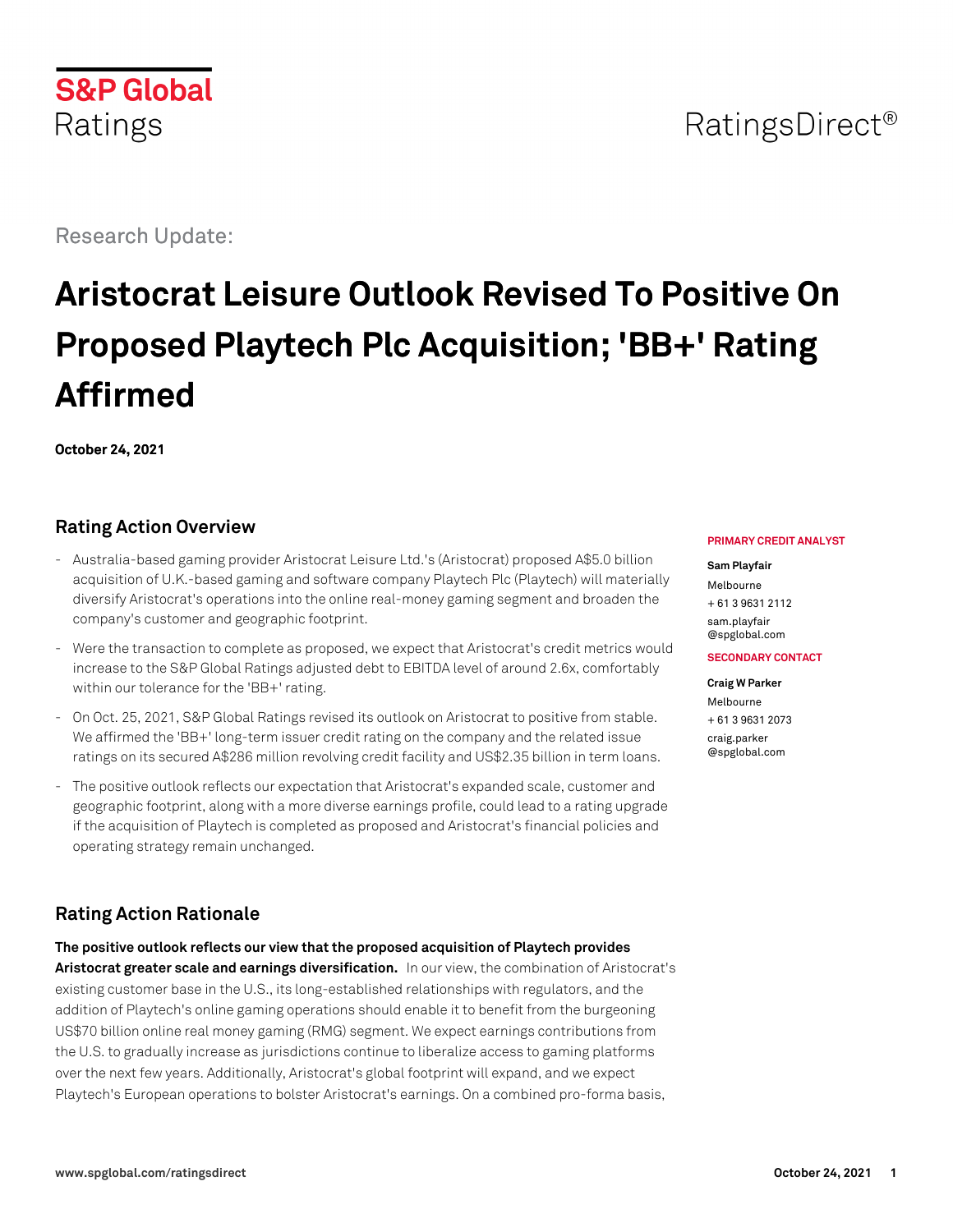we anticipate Playtech will increase Aristocrat's EBITDA by around 25% in fiscal year 2022.

**Playtech's online gaming offerings, including in online RMG, expand and complement Aristocrat's digital gaming capabilities.** We believe Playtech's software and technology platform provide Aristocrat with new and complementary growth channels for Aristocrat's high-quality content. Playtech is a technology provider that develops platforms and content predominantly for online sports betting and iGaming. The expansion of Aristocrat's products and technologies beyond social gaming and land-based operations into the online RMG segment significantly increases and diversifies its addressable market. In our view, Aristocrat continues to evolve its product portfolio and capabilities to meet changing consumer preferences. At the same time, we believe Aristocrat's expansion into the online RMG segment will further grow its recurring revenue base, which will help minimize earnings volatility during economic cycles.

**Aristocrat will need to navigate material integration challenges after the acquisition.** In our view, there are inherent risks associated with an acquisition of this size and nature, including managing the complexities of integration, delays or conditions attached to regulatory approvals, realization of operational synergies, and the retention of key personnel and key customers. However, we acknowledge the acquisition has complementary attributes that will somewhat alleviate the sizable integration challenges. Further, Aristocrat has a proven record of successful integrations, having completed the acquisitions of VGT, Big Fish, and Plarium in the past seven years.

**Aristocrat's regulatory and compliance review of Playtech's unregulated operations remains a key consideration.** Playtech operates across more than 30 regulated jurisdictions globally, with most of its earnings derived from Europe. It also operates in unregulated jurisdictions across Asia and the Americas. Post-acquisition we expect Aristocrat to conduct a review of Playtech's operations in these unregulated jurisdictions, which contribute up to A\$125 million to group EBITDA. Additionally, we acknowledge the regulatory measures around responsible gaming in European jurisdictions add an additional compliance layer to Aristocrat's operations.

**Aristocrat's management remains committed to maintaining its financial policy framework.** In our view, the A\$1.3 billion fully underwritten equity issuance to part fund the proposed acquisition reinforces our view that Aristocrat remains committed to its current financial policy framework. Our credit metric tolerances for the 'BB+' rating level correlate to leverage remaining below the S&P Global Ratings adjusted debt to EBITDA level of 3.0x for strategic opportunities, and below 2.5x under steady operating conditions. Should the transaction complete in line with the proposed funding structure, we expect that Aristocrat's leverage credit metrics to peak at around 2.6x. The proposed A\$5.0 billion acquisition will be financed via a combination of existing cash held by Aristocrat of A\$1.1 billion, additional term loan B issuance of around A\$2.8 billion and a A\$1.3 billion fully underwritten equity raising.

**The proposed acquisition remains subject to a number of approvals and conditions.** The expected completion of the proposed acquisition is mid-2022. However, we acknowledge the transaction is subject to several hurdles such as the approval of no less than 75% of Playtech shareholders. We believe the unanimous recommendation in favor of the proposed acquisition from the Playtech board of directors and letters of intent or irrevocable undertakings to vote in favor of the acquisition from around 21% of Playtech shareholders will assist in this threshold being met. In addition, the transaction remains subject to regulatory consents and approvals while also remaining conditional upon Playtech's divestment of Finalto, which was announced as being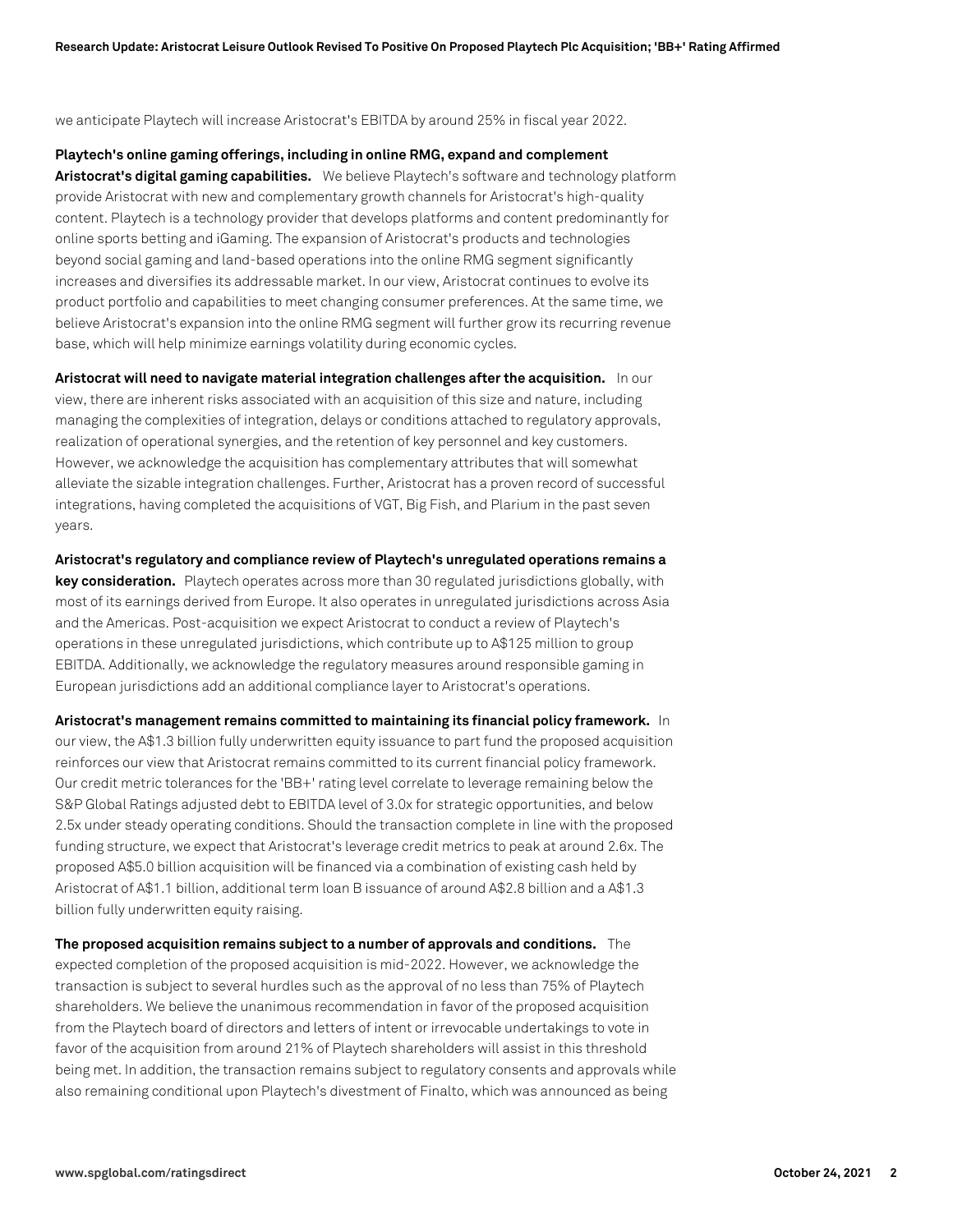up for sale on Sept. 29, 2021.

## **Outlook**

The positive outlook reflects the potential for an upgrade to 'BBB-' in the next 12 to 18 months if the acquisition of Playtech is completed as proposed and Aristocrat maintains balance sheet strength while bolstering the quality, scale, and diversity of its earnings.

We continue to expect Aristocrat to maintain debt to EBITDA of below 2.5x under steady state operating conditions.

#### **Upside scenario**

We could raise the rating if Aristocrat completes the acquisition of Playtech on materially the same terms as proposed. An upgrade would be reliant on Aristocrat maintaining the company's solid market positions, operating performance, and adherence to its existing financial policy framework.

In addition, an upgrade would be predicated on the retention of key Playtech personnel, along with Aristocrat's ability to exit Playtech's existing operations in unregulated jurisdictions that do not align with its risk and compliance tolerance levels.

#### **Downside scenario**

We could revise the outlook to stable if the proposed acquisition is unlikely to proceed, such that the expected improvement in Aristocrat's scale and diversity is unlikely. This could happen if:

- More than 25% of Playtech shareholders vote against Aristocrat's proposal;
- The requisite regulatory consents and approvals are not obtained; or
- The disposal of Finalto does not proceed as planned.

We could also revise the outlook to stable if, during the process of funding the acquisition, we forecast Aristocrat's adjusted debt-to-EBITDA to increase above 3.0x.

## **Our Base-Case Scenario**

- Real GDP growth in Australia of 4.2% in 2021 and 3.2% in 2022, following a contraction of 2.4% in 2020;
- U.S. real GDP growth of 5.7% in 2021, 4.1% in 2022, and 2.5% in 2023;
- Continued land-based operations revenue recovery in the Americas, Australia, and New Zealand, and International Class III segments through calendar year 2021;
- Digital segment revenue growth of around 8%-10% in fiscal 2021;
- EBITDA margins to remain depressed compared with pre-pandemic levels of around 28%-30%;
- Annual capital expenditure of around A\$300 million in the fiscal years 2021 and 2022;
- Dividend distributions of around A\$275 million-A\$325 million; and
- Were the Playtech transaction to proceed as proposed, we continue to expect Aristocrat to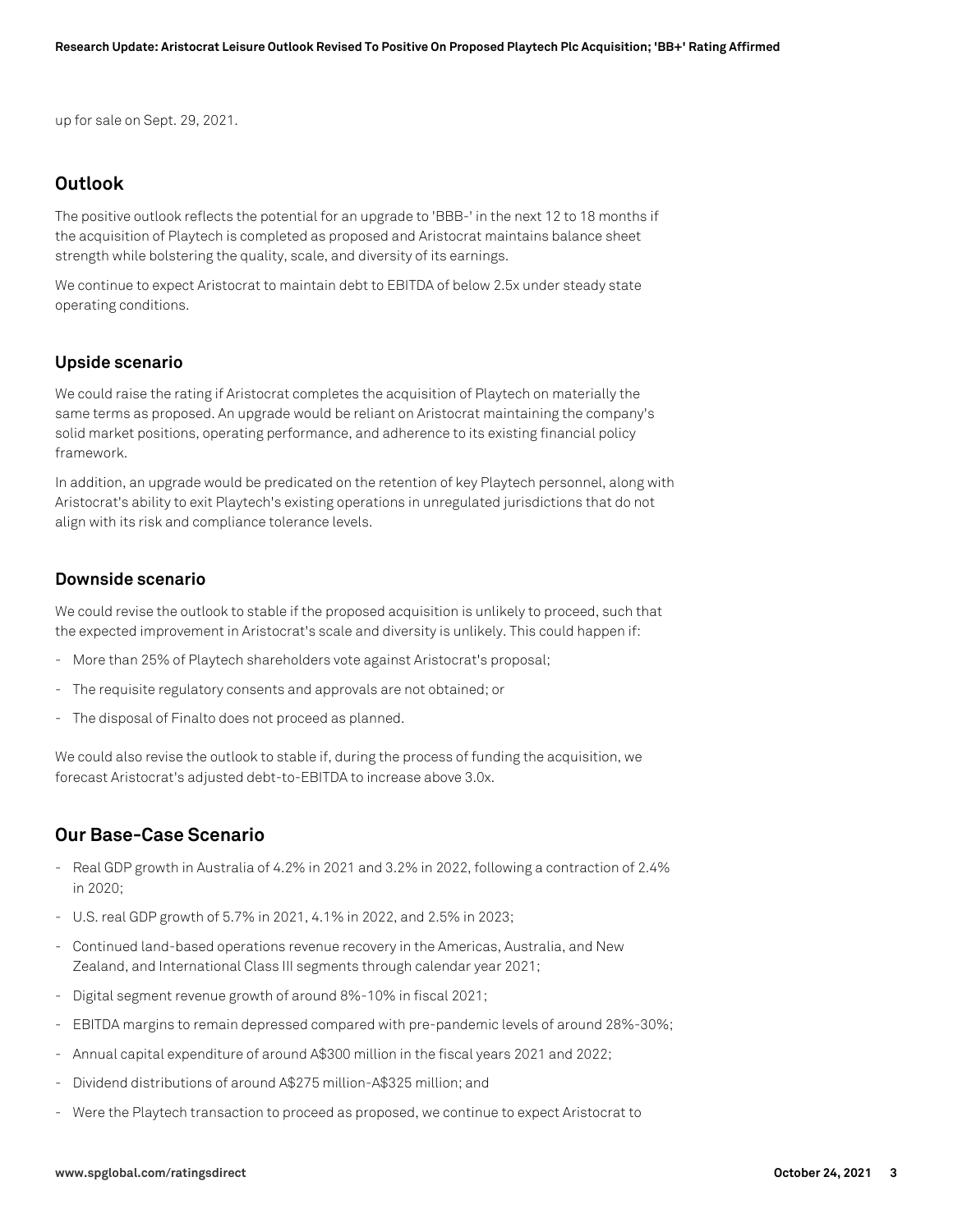utilize a combination of existing cash (A\$1.1 billion), additional term loan B issuance (A\$2.8 billion) and equity raising (A\$1.3 billion) to fund the acquisition.

# **Liquidity**

We consider Aristocrat to have strong liquidity. We estimate the company's sources of liquidity, including cash, would exceed uses by 1.5x over the next 12 months, and net sources to remain positive even if EBITDA declines by 30%. We believe the group has well-established, solid relationships with banks, as well as a generally high standing in credit markets. This is indicated by its ability to upsize existing revolving credit facilities, issue an incremental term loan B, reprice its debt, and fund acquisitions.

Post-acquisition we expect Aristocrat will maintain strong liquidity.

We believe the proposed funding structure provides Aristocrat with ample levers to support its strong liquidity position. This is underpinned by its sizable cash balance, which we expect to be around A\$1.3 billion-A\$1.5 billion at completion, undrawn revolving facilities, and minimal near-term debt maturities. We believe these provide the company with ample buffer to meet any liquidity pressures over the next 12 months.

As of Sept. 30, 2021, our base case estimates Aristocrat to have the following sources and uses of liquidity:

Principal Liquidity Sources

- Cash and cash equivalents of approximately A\$2.2 billion-A\$2.3 billion;
- Undrawn revolving credit facilities of about A\$286 million; and
- Cash funds from operations (FFO) of about A\$950 million-A\$1,000 million.

Principal Liquidity Uses

- No debt maturities;
- Dividends of A\$275 million-A\$325 million;
- No mandatory term loan amortization on the company's existing US\$1.85 billion term loan B issuance due to repayments paid to date and minimal contractual amortization in relation to the incremental US\$495 million term loan B issuance; and
- Capex of about A\$300 million.

#### **Debt Maturities**

Aristocrat has no near-term debt maturities. The company's US\$2.35 billion term loans are long-dated and mature in 2024.

## **Covenant Analysis**

The group's quantitative financial covenants include a prescribed debt-to-EBITDA ratio for its revolving credit facility and a cross-default clause for its term loans. In our view, Aristocrat continues to comply with its covenants, and we will monitor the company's requirements under its negative pledge deeds for each of the funding facilities.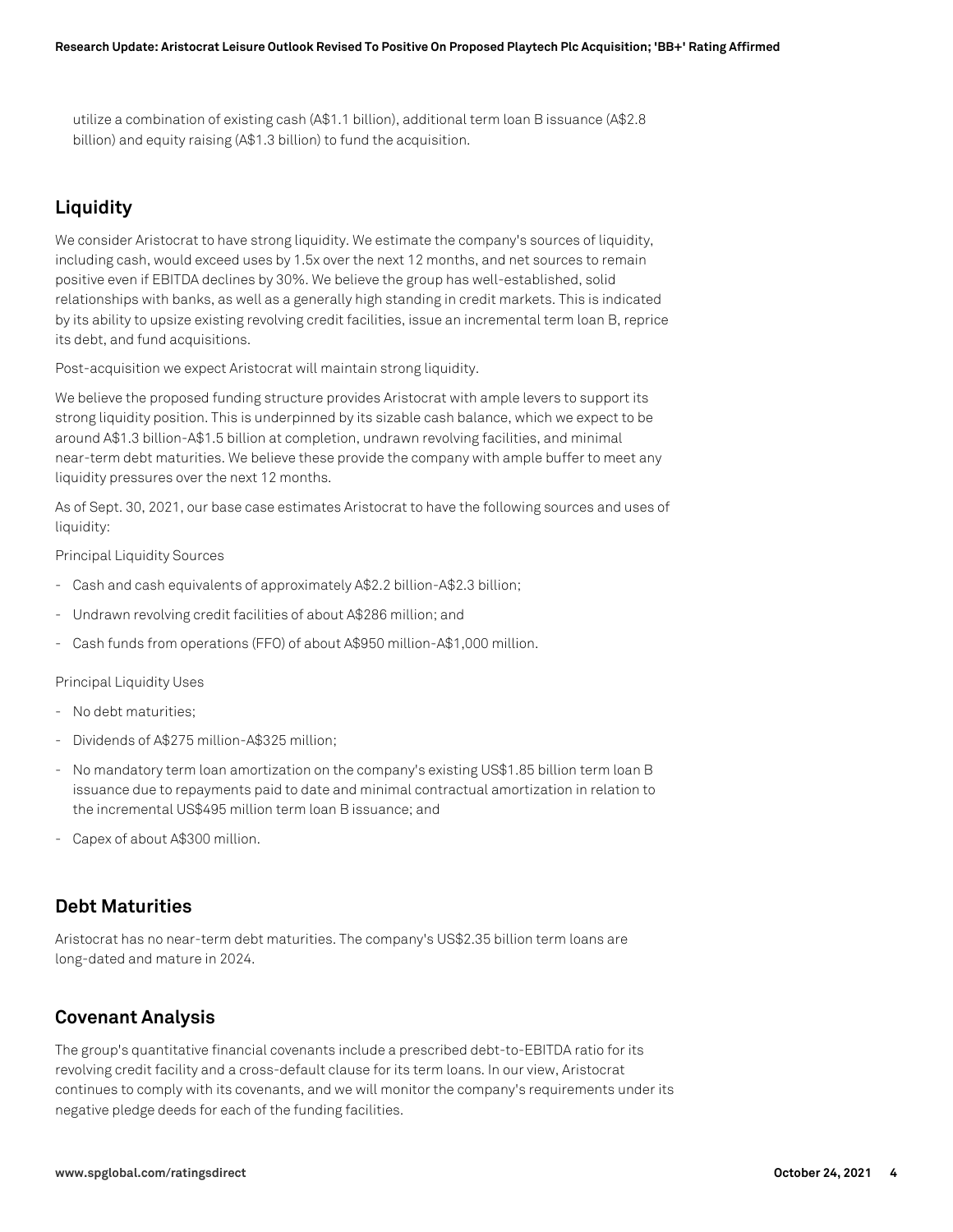## **Issue Ratings - Recovery Analysis**

#### **Key analytical factors**

The 'BB+' issue and '3' recovery ratings on Aristocrat's senior secured A\$286 million revolving credit facility and US\$2.35 billion term loan B are based on our valuation of the company as a going concern.

Our hypothetical default scenario assumes a decline in Aristocrat's revenues and margins, stemming from a deterioration of general economic conditions in the U.S. and Australia; unfavorable regulatory changes; and increasing competition from larger players in the industry, rendering Aristocrat unable to refinance its debt at maturity.

We value Aristocrat as a going concern, reflecting our view of its diversified position in attractive gaming markets including the U.S., Australia, Asia Pacific, as well as Europe, Middle East, and Africa; its technological knowledge and expertise in electronic gaming equipment manufacturing; casino management systems, digital social games, and web and mobile gaming services; and its contractual relationships with customers.

#### **Simulated default assumptions**

- Simulated year of default: 2026
- EBITDA at emergence: A\$383.2 million
- EBITDA multiple: 6.5x
- Jurisdiction: Australia

#### **Simplified waterfall**

- Net enterprise value (after 5% administrative costs): A\$2,366.1 million
- Secured first-lien debt claims: A\$3,067.8 million
- Recovery expectation: 50%-70% (rounded estimate: 65%)

## **Ratings Score Snapshot**

Issuer Credit Rating: BB+/Positive/--

#### Business risk: Fair

- Country risk: Very low
- Industry risk: Intermediate
- Competitive position: Fair

Financial risk: Intermediate

- Cash flow/Leverage: Intermediate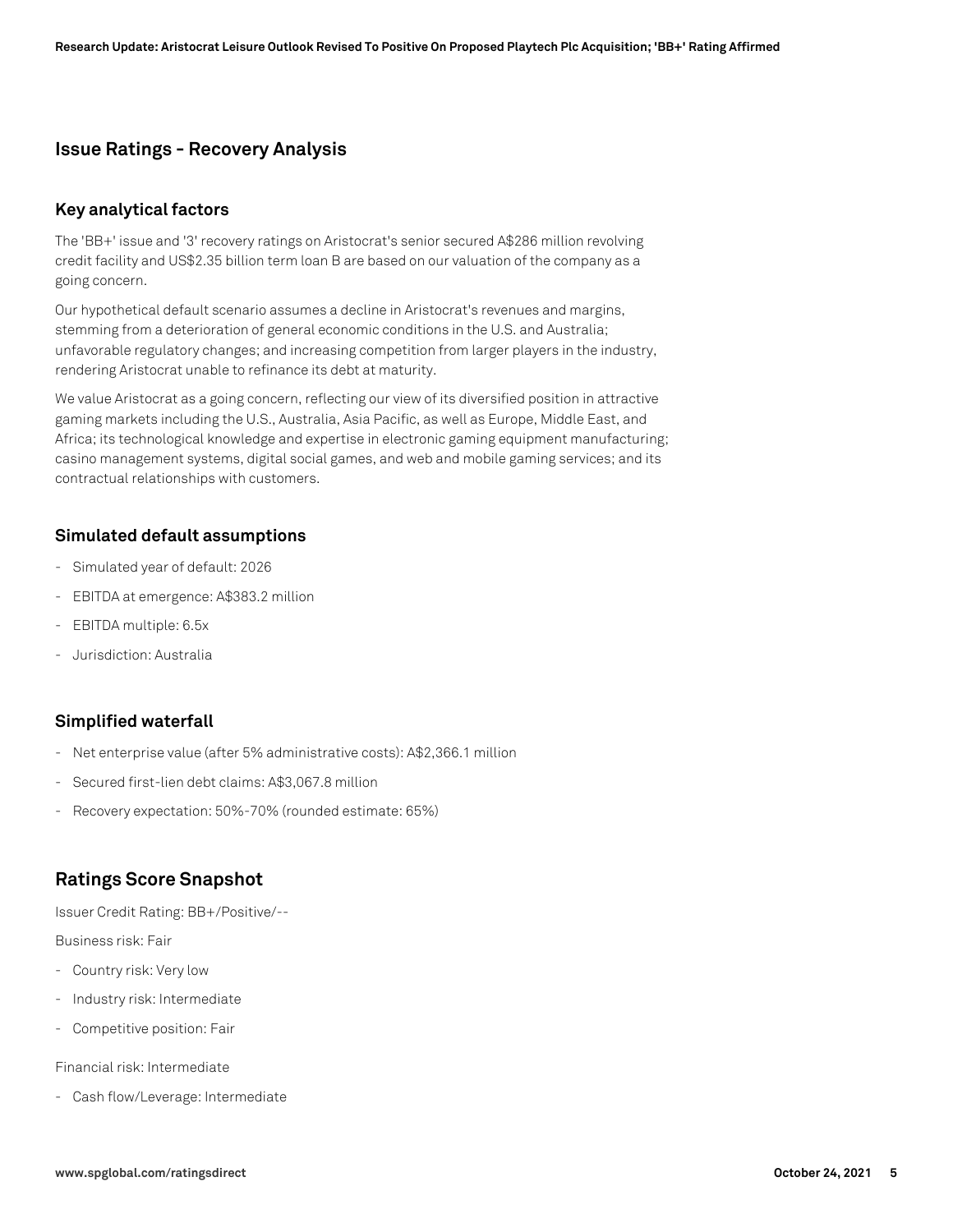Anchor: bb+

Modifiers

- Diversification/Portfolio effect: Neutral (no impact)
- Capital structure: Neutral (no impact)
- Liquidity: Strong (no impact)
- Financial policy: Neutral (no impact)
- Management and governance: Satisfactory (no impact)
- Comparable rating analysis: Neutral (no impact)

Stand-alone credit profile: bb+

# **Related Criteria**

- General Criteria: Environmental, Social, And Governance Principles In Credit Ratings, Oct. 10, 2021
- General Criteria: Group Rating Methodology, July 1, 2019
- Criteria | Corporates | General: Corporate Methodology: Ratios And Adjustments, April 1, 2019
- Criteria | Corporates | General: Recovery Rating Criteria For Speculative-Grade Corporate Issuers, Dec. 7, 2016
- Criteria | Corporates | General: Methodology And Assumptions: Liquidity Descriptors For Global Corporate Issuers, Dec. 16, 2014
- Criteria | Corporates | Industrials: Key Credit Factors For The Leisure And Sports Industry, March 5, 2014
- General Criteria: Methodology: Industry Risk, Nov. 19, 2013
- Criteria | Corporates | General: Corporate Methodology, Nov. 19, 2013
- General Criteria: Country Risk Assessment Methodology And Assumptions, Nov. 19, 2013
- General Criteria: Methodology: Management And Governance Credit Factors For Corporate Entities, Nov. 13, 2012
- General Criteria: Principles Of Credit Ratings, Feb. 16, 2011

## **Ratings List**

#### **Ratings Affirmed**

| Aristocrat Leisure Ltd.                    |       |  |
|--------------------------------------------|-------|--|
| Senior Secured                             | $BB+$ |  |
| Aristocrat International Pty Ltd.          |       |  |
| Senior Secured                             | $BB+$ |  |
| Aristocrat Technologies Australia Pty Ltd. |       |  |
| Senior Secured                             | $BR+$ |  |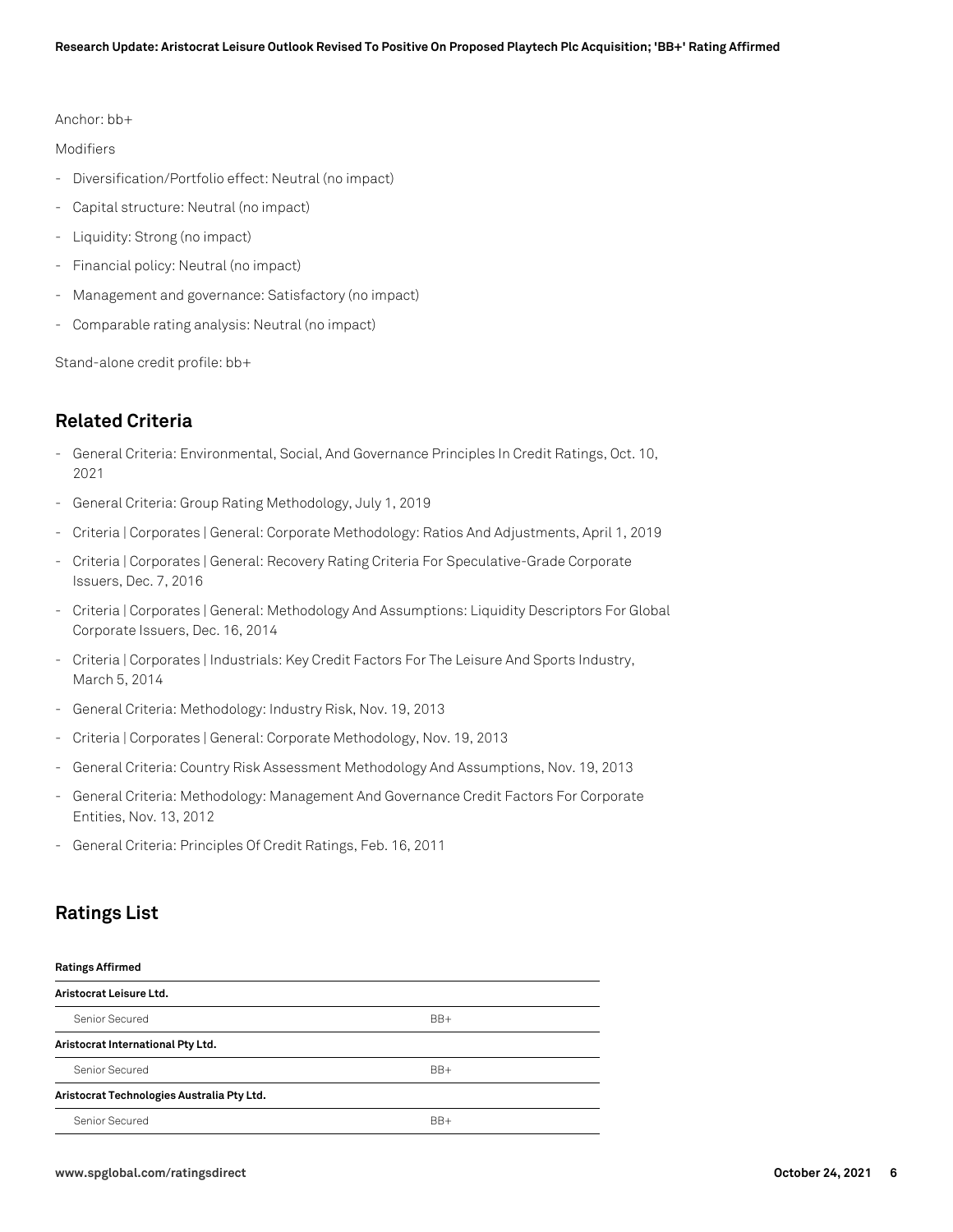| Aristocrat Technologies Inc.                                              |                               |      |
|---------------------------------------------------------------------------|-------------------------------|------|
| Senior Secured                                                            | BB+                           |      |
| Video Game Technologies Inc.                                              |                               |      |
| Senior Secured                                                            | BB+                           |      |
| Ratings Affirmed; CreditWatch/Outlook Action                              |                               |      |
|                                                                           | To                            | From |
| Aristocrat Leisure Ltd.                                                   |                               |      |
| Issuer Credit Rating                                                      | BB+/Positive/-- BB+/Stable/-- |      |
| <b>Ratings Affirmed</b>                                                   |                               |      |
| Aristocrat Leisure Ltd.                                                   |                               |      |
| Senior Secured                                                            |                               |      |
| Local Currency                                                            | BB+                           |      |
| Recovery Rating                                                           | 3(65%)                        |      |
| Aristocrat International Pty Ltd.                                         |                               |      |
| Senior Secured                                                            |                               |      |
| US\$2.262 bil fltg rate Syndicated Term Loan B bank In due 10/19/2024 BB+ |                               |      |
| Recovery Rating                                                           | 3(65%)                        |      |
| US\$500 mil Term Facility bank In due 10/19/2024                          | $BB+$                         |      |
| Recovery Rating                                                           | 3(65%)                        |      |
| Aristocrat Technologies Australia Pty Ltd.                                |                               |      |
| Senior Secured                                                            |                               |      |
| US\$2.262 bil fltg rate Syndicated Term Loan B bank In due 10/19/2024     | BB+                           |      |
| Recovery Rating                                                           | 3(65%)                        |      |
| US\$500 mil Term Facility bank In due 10/19/2024                          | BB+                           |      |
| Recovery Rating                                                           | 3(65%)                        |      |
| Aristocrat Technologies Inc.                                              |                               |      |
| Senior Secured                                                            |                               |      |
| US\$2.262 bil fltg rate Syndicated Term Loan B bank In due 10/19/2024     | BB+                           |      |
| Recovery Rating                                                           | 3(65%)                        |      |
| US\$500 mil Term Facility bank In due 10/19/2024                          | BB+                           |      |
| Recovery Rating                                                           | 3(65%)                        |      |
| Video Game Technologies Inc.                                              |                               |      |
| Senior Secured                                                            |                               |      |
| US\$2.262 bil fltg rate Syndicated Term Loan B bank In due 10/19/2024     | BB+                           |      |
| Recovery Rating                                                           | 3(65%)                        |      |
| US\$500 mil Term Facility bank In due 10/19/2024                          | BB+                           |      |
| Recovery Rating                                                           | 3(65%)                        |      |

S&P Global Ratings Australia Pty Ltd holds Australian financial services license number 337565 under the Corporations Act 2001. S&P Global Ratings' credit ratings and related research are not intended for and must not be distributed to any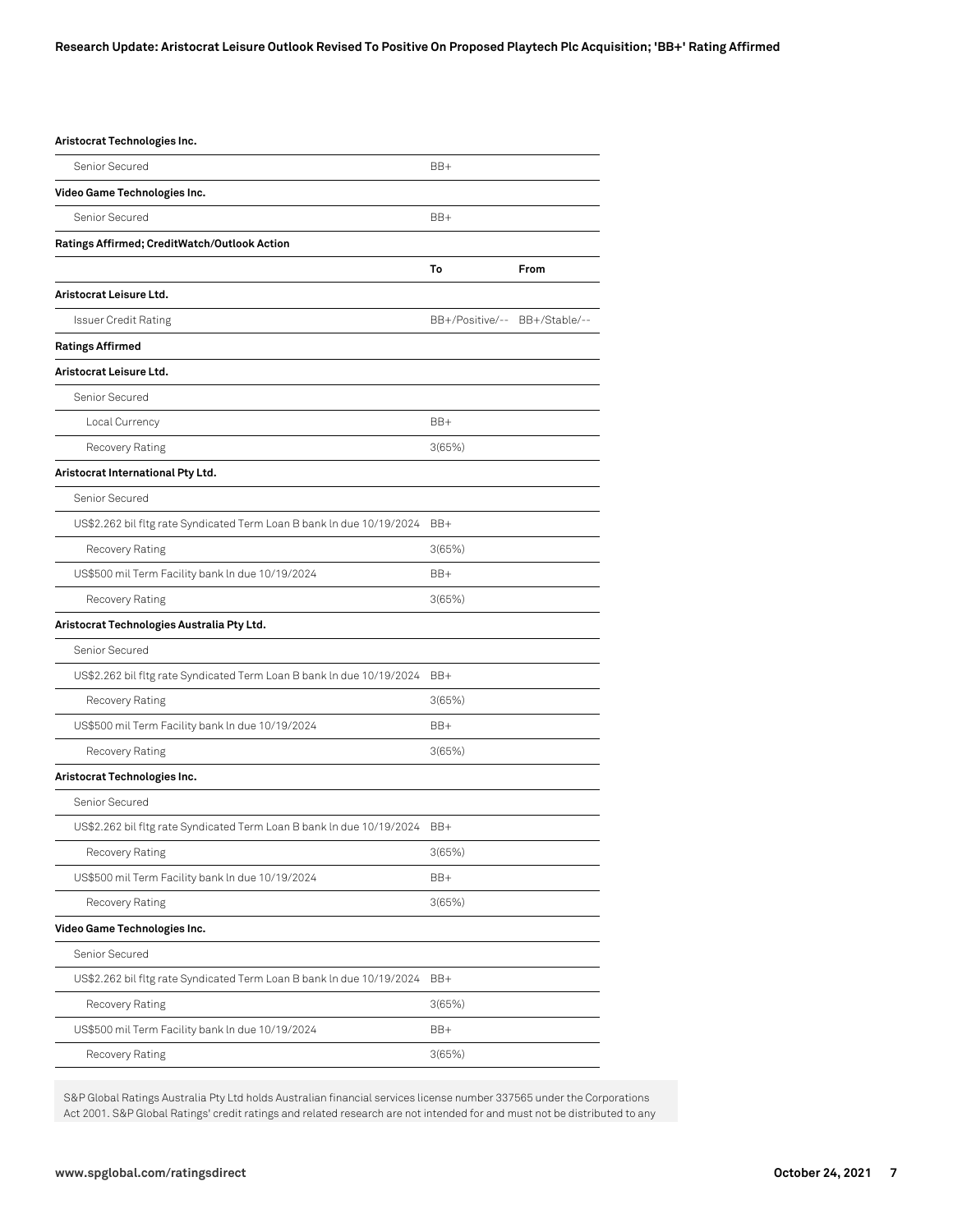person in Australia other than a wholesale client (as defined in Chapter 7 of the Corporations Act).

Certain terms used in this report, particularly certain adjectives used to express our view on rating relevant factors, have specific meanings ascribed to them in our criteria, and should therefore be read in conjunction with such criteria. Please see Ratings Criteria at www.standardandpoors.com for further information. Complete ratings information is available to subscribers of RatingsDirect at www.capitaliq.com. All ratings affected by this rating action can be found on S&P Global Ratings' public website at www.standardandpoors.com. Use the Ratings search box located in the left column.